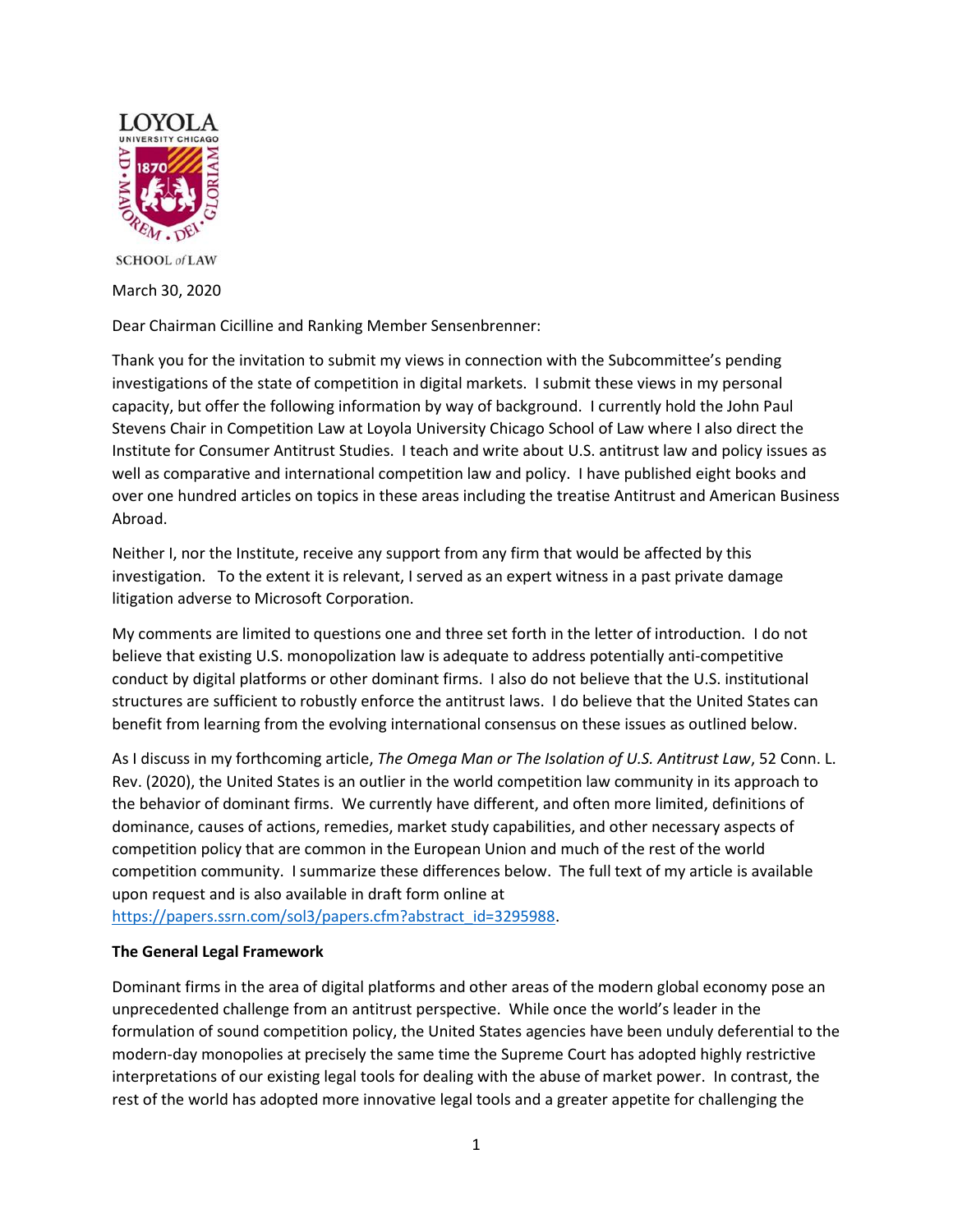abuse of a dominant position where it causes or threatens harm to competition and consumers. It behooves this Subcommittee, and the broader antitrust community, to recognize that the United States has become a laggard, and not a leader, in the formulation of global competition policy. This has in part exacerbated the problem of how address the misuse of market power in the national and global economy. We can learn from the growing worldwide consensus on these issues and adjust our statutes and enforcement to the realities of the current modern high-tech economy.

The principal U.S. tool for dealing with single firm anticompetitive behavior is Section 2 of the Sherman Act which prohibits monopolization, attempted monopolization, and conspiracies to monopolize. This open-ended language prohibiting monopolization has been interpreted by the courts to require the possession of monopoly power and the acquisition of that monopoly power by exclusionary or anticompetitive means. The Courts have not adopted any single standard for determining what is an exclusionary act. Exclusionary conduct generally means something other than competition on the merits and can include conduct that serves little, or no, business purpose other than to harm competition through the elimination or marginalization of competing firms. Other courts have defined unlawful monopolization to require an analysis similar to the rule of reason under Season 1 of the Sherman Act in requiring proof a significant harm to competition but allowing the defendant to offer legitimate and non-pretextual procompetitive justifications for its conduct.

Section 2 of the Sherman Act also prohibits attempted monopolization. Attempted monopolization requires proof of specific intent to monopolize, one or more exclusionary or anticompetitive acts, and a dangerous probability of success. In recent years, there has been limited use of these provisions in U.S. antitrust litigation with most of the focus on the acquisition or maintenance of actual monopoly power. Conspiracies to monopolize are difficult to prove, rarely used, and largely dealt with through other parts of the antitrust laws.

In contrast, most jurisdictions outside the United States prohibit the abuse of a dominant position using language similar or identical to that in Article 102 of the Treaty on the Functioning of the European Union (TFEU) which states:

Any abuse by one or more undertakings of a dominant position within the internal market or in a substantial part of it shall be prohibited as incompatible with the internal market in so far as it may affect trade between Member States.

Such abuse may, in particular, consist in:

(a) directly or indirectly imposing unfair purchase or selling prices or other unfair trading conditions;

(b) limiting production, markets or technical development to the prejudice of consumers;

(c) applying dissimilar conditions to equivalent transactions with other trading parties, thereby placing them at a competitive disadvantage;

(d) making the conclusion of contracts subject to acceptance by the other parties of supplementary obligations which, by their nature or according to commercial usage, have no connection with the subject of such contracts.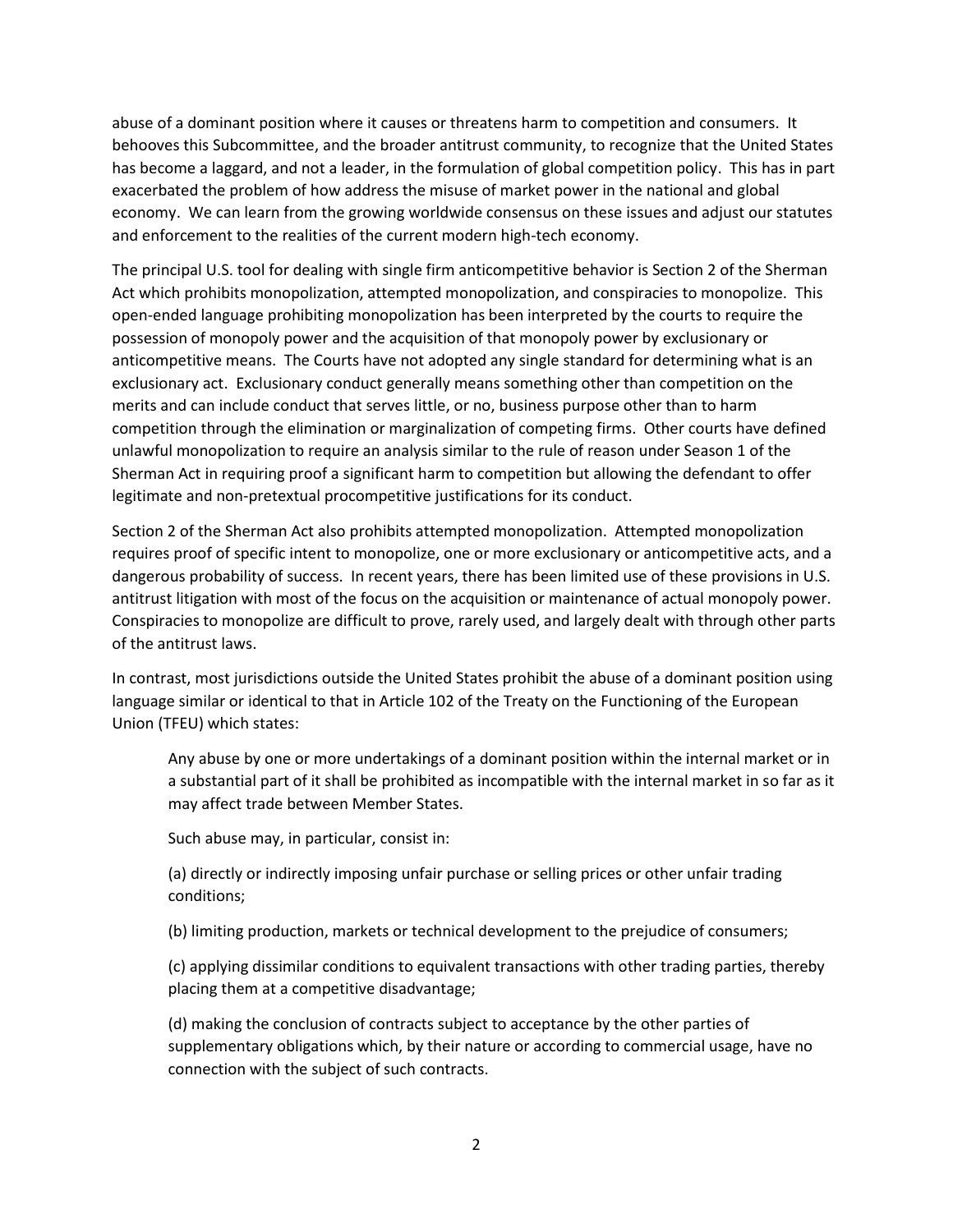The EU and related jurisdictions generally impose a special responsibility on dominant firms not to harm competition but also permit such firms to offer an objective justification for their conduct.

I highlight below the importance differences between US monopolization standards and the more widely applied abuse of dominance framework in the EU and numerous other jurisdictions. The broader substantive reach of the abuse of dominance framework is critical in dealing with the realities of the modern economy including the types of digital platforms that the Subcommittee is investigating. I offer no conclusions regarding the legality of the conduct of any individual firm other than to discuss the outcome of past competition proceedings in the United States and abroad.

### **Thresholds for Dominance**

The first step in any single firm conduct case is determining whether the firm in question has monopoly power or a dominant position. This generally requires proof of a relevant product and geographic market as well as a durable high market share. Most jurisdictions also require proof of how the high market share is an accurate indication of the power to raise price, exclude competition, or act independently of competition. This can include consideration of the existence (or not) of meaningful entry barriers or any other factor that would reinforce or rebut whether the high market share was indicative of true market power or dominance.

Section 2 monopolization cases typically have required a market share of 70% or more. For the example the D.C. Circuit opinion in the *Microsoft* litigation found the defendant had monopoly power in the relevant market for computer operating systems by possessing a market share of in excess of 90% and rejected the defendant's arguments why that market share was not indicative of the ability to exclude competition.

The EU and those jurisdictions following its lead usually define a dominant position as the ability to act independently from competition, consumers, or competitors. Very large market shares, absent unusual circumstances, are in themselves usually evidence of dominance. EU and member-states law have a rebuttable presumption of dominance for firms holding at lest 50% of a well-defined relevant market with occasional cases finding dominance with market shares of as low as 40% depending on the circumstances of the case.

Outside the EU, a number of jurisdictions have similar presumptions based on market shares set forth in their statutes, regulations, guidelines, and case law. For example, China, South Africa, and Israel all have presumptions of market power or dominance in the range of 35 to 50% market shares. Other countries such as Canada have guidelines generally requiring further investigation where market shares exceed 50% and have recognized the existence of market power where the market shares were as low as 33.3%.

Recent research has indicated that market power for buyers (monopsony power) can adversely affect competition at even lower levels. This research indicates that buyer marker power of as low as 25% can adversely affect competition with suppliers and employees.

# **Excessive Pricing**

An important difference between Section 2 and most competition law systems outside the U.S. lies in the treatment of high or excessive prices. While price increases may be evidence of the existence of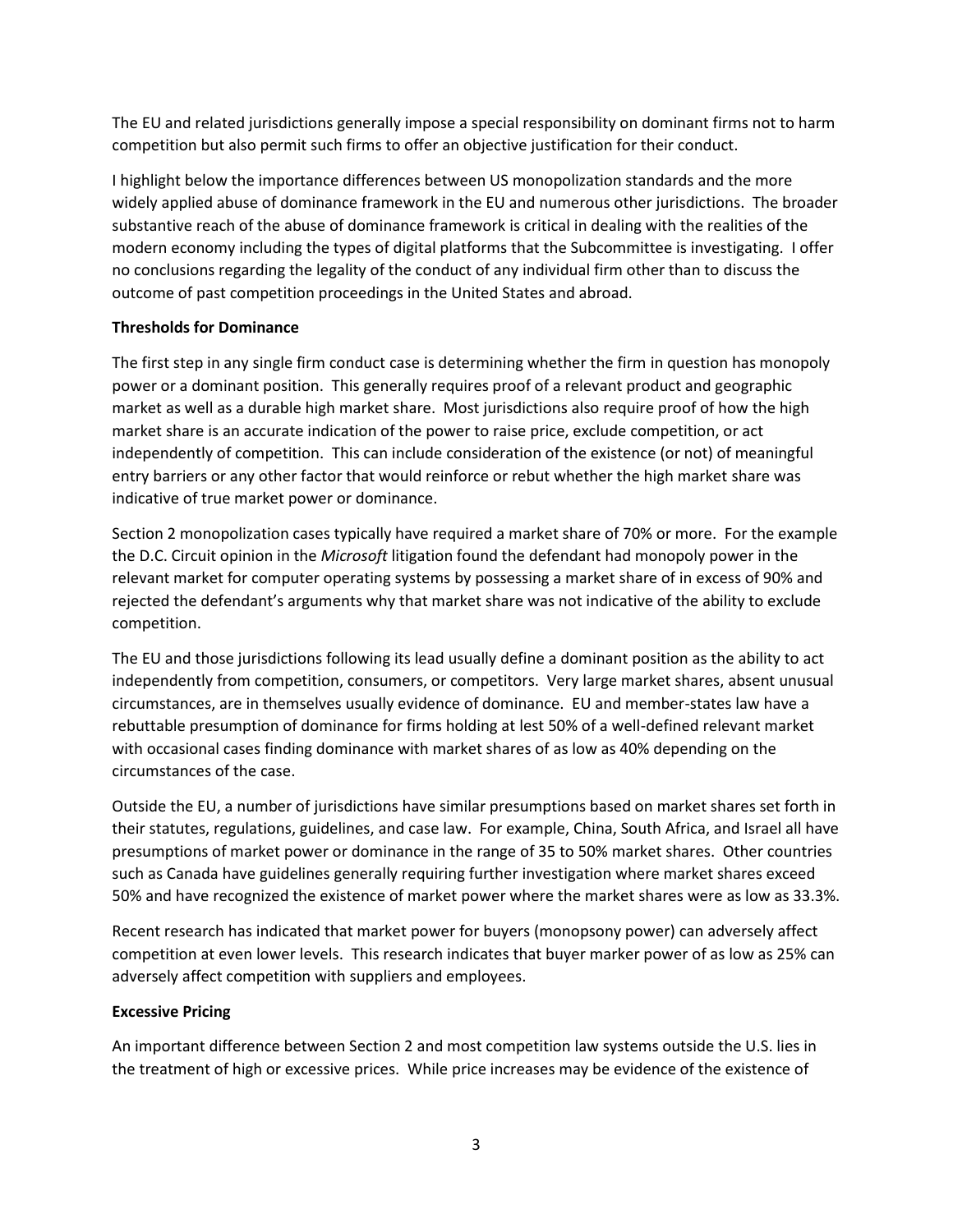monopoly power, they cannot be the basis for a finding of the unlawful or exclusionary conduct that is the second requirement for a Section 2.

One reason is textual. Section 2's prohibition of "monopolization" rather than "monopoly" requires something more the possession of monopoly power. Section 2 thus requires some conduct that tends to exclude competition on some basis beyond superior skill, industry and foresight. By definition, this does not include merely charging high or even excessive prices. Everything else being equal, charging high prices (without more) tends to allow current competition to flourish and invite new entry rather than exclude existing forms of competitions.

In addition, the Supreme Court in *Trinko* identified the possibility of monopoly profits as an important incentive and reward for new entry and innovative new forms of competition. This alone provides a profound source of divergence with international practice, where in many key jurisdictions the unilateral excessive pricing of dominant firms may be an abuse of a dominant position often specifically referenced in the express text of the competition law or regulation.

More example, Article 102 of the TFEU prohibits excessive prices as a form of abuse of dominance. Article 102 states in relevant part:

Such abuse may, in particular, consist in:

(a) directly or indirectly imposing unfair purchase or selling prices or other unfair trading conditions….

Excessive pricing cases have been part of the Article 102 jurisprudence since the earliest days of the EU. A price is found to be excessive where the price poses "no reasonable relation to the economic value of the product supplied."

There are two lines of cases involving excessive pricing. In the first line of cases, the European Commission and the Courts approach the case in the same manner as a price discrimination claim (also a violation of a different sub-part of Article 102), utilizing a comparison between time periods or comparable markets to determine whether prices are excessive.

The more complex cases are so-called "pure" excessive pricing cases where there are no ready comparable time periods or other markets to compare prices with those of the dominant firm. Recently, the UK Competition and Markets Authority (CMA) has challenged such excessive pricing in the pharmaceutical industry in connection with sales to the National Health Service.

Excessive pricing cases also exist outside the EU and its member states. Jurisdictions as diverse as Israel, South Africa, and China all have different approaches allowing such claims under different circumstances in their statutes, guidelines, and caselaw.

### **Price Discrimination**

The forgotten provision of U.S. antitrust law is the Robinson-Patman Act which bars various forms of price discrimination. The act's principal provision forbids persons engaged in commerce "to discriminate in price between different purchasers of commodities of like grade and quality" … "where the effect of such discrimination may be substantially to lessen competition or tend to create a monopoly in any line of commerce, or to inure, destroy, prevent competition with any person who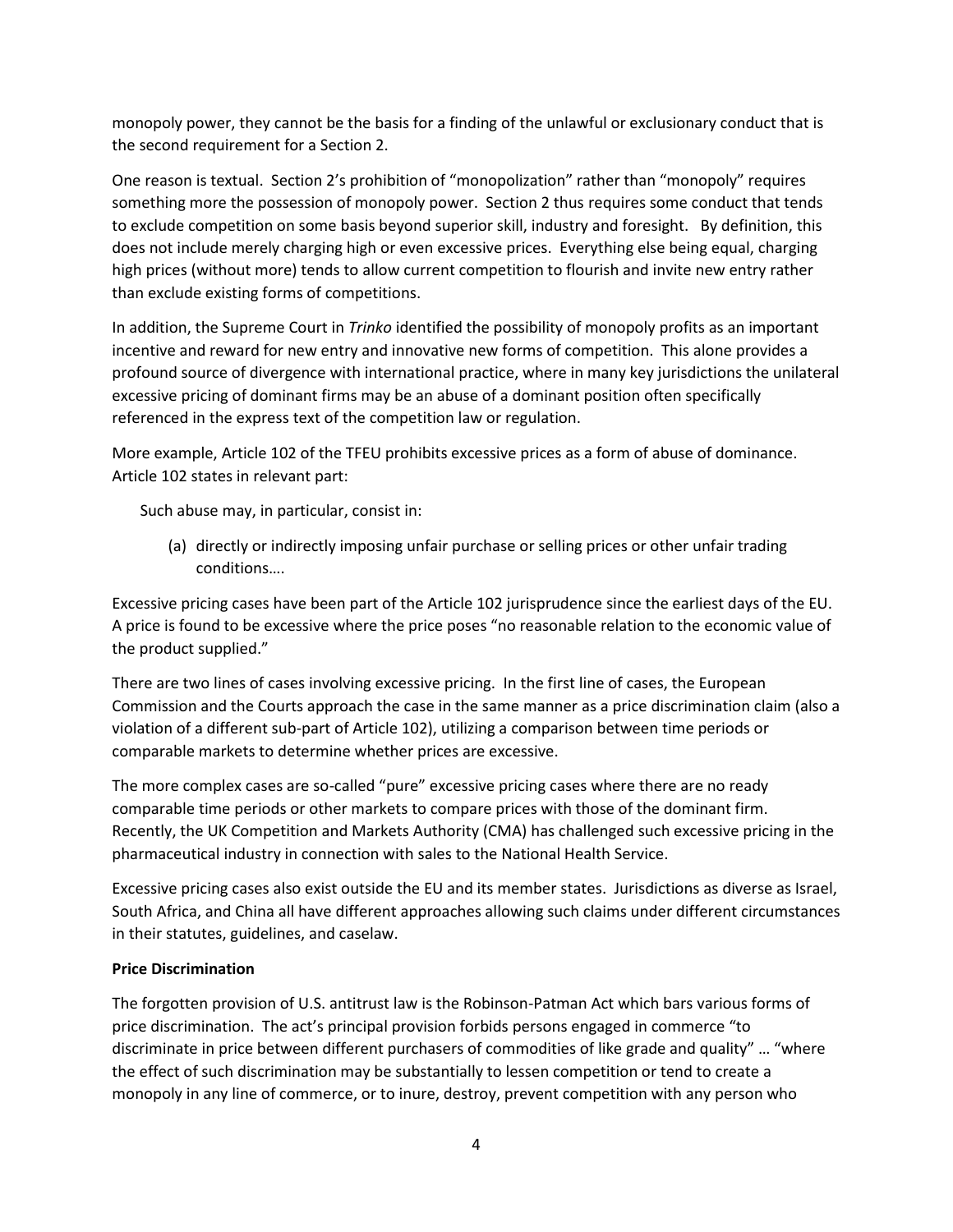either grants or knowingly receives the benefit of such discrimination." The Act provides certain limited defenses for cost justified discounts and for meeting competition. It also contains anti-circumvention provisions.

The Robinson-Patman Act largely has become a dead letter. Neither the Federal Trade Commission nor the Justice Department have enforced its provisions in decades. Private civil enforcement has waned with the courts interpreting the language of the Act largely the same as the more restrictive provisions of the Sherman Act and imposing a variety of technical hurdles. Numerous critics have called for the abolition of some, or all, of the Robinson-Patman Act as against competitive norms and incompatible with the general tenor of the antitrust laws.

In contrast, price discrimination remains part of the competition tool kit outside the United States, particularly as a form of abuse of dominance. As previously discussed, Article 102 of the Treaty on the Functioning of the European Union states that any abuse by a firm with a dominant position will be prohibited. Article 102(c) of the Treaty specifically lists one example of such an abuse as "applying dissimilar conditions to equivalent transactions with other trading parties, thereby placing them at a competitive disadvantage."

This provision can apply to price discrimination claims as well as the tying, bundling, and excessive pricing claims discussed elsewhere in this submission. Three conditions must be present for a finding of unlawful price discrimination under EU law: (1) the firm imposing the differential pricing must have market power, (2) the firm has some ability to sort customers based on their willingness to pay, and (3) the firm must be able to prevent or limit the resale of the goods or services.

The use of price discrimination as an abuse of dominance can be found in other jurisdictions outside the EU, its member states, and jurisdiction otherwise following the EU approach. Russia, Peru, and Singapore are just some of the countries where price discrimination can constitute an abuse of a dominant position.

# **Predatory Pricing**

Predatory pricing is defined as the temporary cutting of price below some measure of cost to eliminate or discipline one or more competitors. Predatory pricing is virtually a dead letter in the United States despite being alive and well in many other jurisdictions, particularly those following an abuse of dominance model. In 1993, the Supreme Court established a daunting standard for predatory pricing in the *Brooke Group* case. The Court held that a claim for unlawful predatory pricing required proof that that the defendant's prices fell below some economically relevant measure of cost and that the defendant was likely to recoup any losses suffered during the period of predation. In the aftermath of *Brooke Group*, there are no reported verdicts in favor of either the government or private plaintiffs in U.S. predatory pricing cases.

In contrast, the seminal case establishing the test for predatory pricing in the EU is *Azko Chemie BV*. *Azko* established that prices set below average variable cost (AVC) will be deemed a per se violation. Where a firm sets price above AVC, but below average total cost (ATC), a violation will be found where it is established that the price was set as a plan to eliminate a competitor. The European Commission established that recoupment is not an element of predatory pricing cases in the European Union. Most recently, the European Court of Justice upheld the standard from *Azko* and emphasized that where a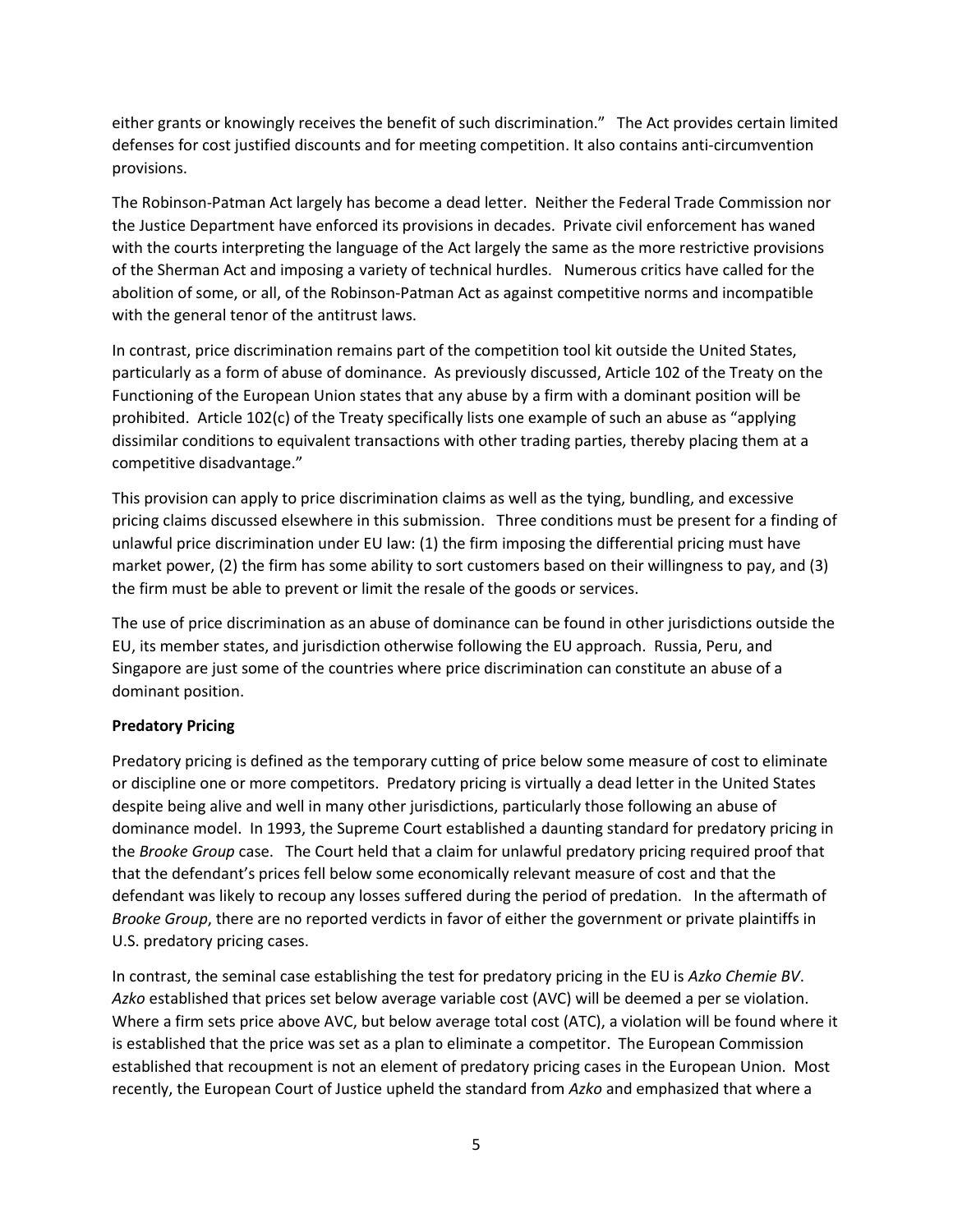firm sets price above AVC, but below ATC, a violation can be found if an intent to harm a competitor is found. Predatory pricing claims outside the United States require a high burden of proof in most jurisdictions. However, in not requiring recoupment, they remain part of the canon of abuse of dominance law in most jurisdictions outside the United States.

#### **Margin Squeezes**

Closely related is the international divergence on the question of price squeeze or margin squeeze claims. A price squeeze arises when a vertically integrated dominant firm also acts as a supplier to competitors in some upstream market. The notion of a price squeeze is that the dominant firm sets input prices so high that no competitor can then successfully enter or compete with the dominant firm in the downstream market.

In the past United States courts accepted such claims. In 2008, the United States Supreme Court reached precisely the opposite conclusion in *Linkline*. *Linkline* concerned allegations that an incumbent telephone company had overcharged competing internet access providers for access to its telephone lines. Relying on *Trinko*, the Court held that since the defendant had no antitrust duty to provide access, it could not incur liability for providing access at allegedly too high a price. The Court further held that the only potential cause of action for the plaintiff would be if the dominant firm engaged in predatory pricing of its broadband services in the downstream market, including both proof of price below some economically relevant measure of cost and the likelihood of recoupment as set forth in *Brooke Group*.

Since the EU diverges significantly from the results of both *Trinko* and *Brooke Group*, it is not surprising it also follows a different path as to price squeeze cases, which by their nature incorporate aspects of both access and pricing claims. For example, the European Court of Justice upheld liability in the 2010 *Deutsche Telekom* (DT) margin squeeze decision. The court affirmed liability where the dominant telephone firm charged excessive prices for access to telephone lines necessary to compete with DT for selling broadband service to consumers. The ECJ reached a similar result in the 2014 *Telefonica* decision involving the dominant Spanish telephone provider's pricing of phone lines to its broadband competitors.

A 2009 OECD roundtable on margin squeezes states:

Margin squeeze cases are relatively common. Many competition authorities have examined at least a few complaints involving a potentially illegal margin squeeze. Many of these cases arise in newly liberalised sectors – particular [sic] telecommunications, but also in the water sector, railways, postal services, pharmaceuticals, pay television, gasoline, and funeral services (amongst others).

The executive summary of the OECD roundtable also notes that almost all margin squeeze cases arise under the general prohibition of abuse of dominance provisions in national competition laws.

### **Tying**

Tying is the practice where a seller uses its market power over one good or service to coerce a buyer into taking a second good or service it may not want or may wish to purchase from a different seller. Examples include requiring buyers to purchase machine tools and the ingredients for the products made with the machines; contracts requiring use of a designated anesthesia group in all hospital operating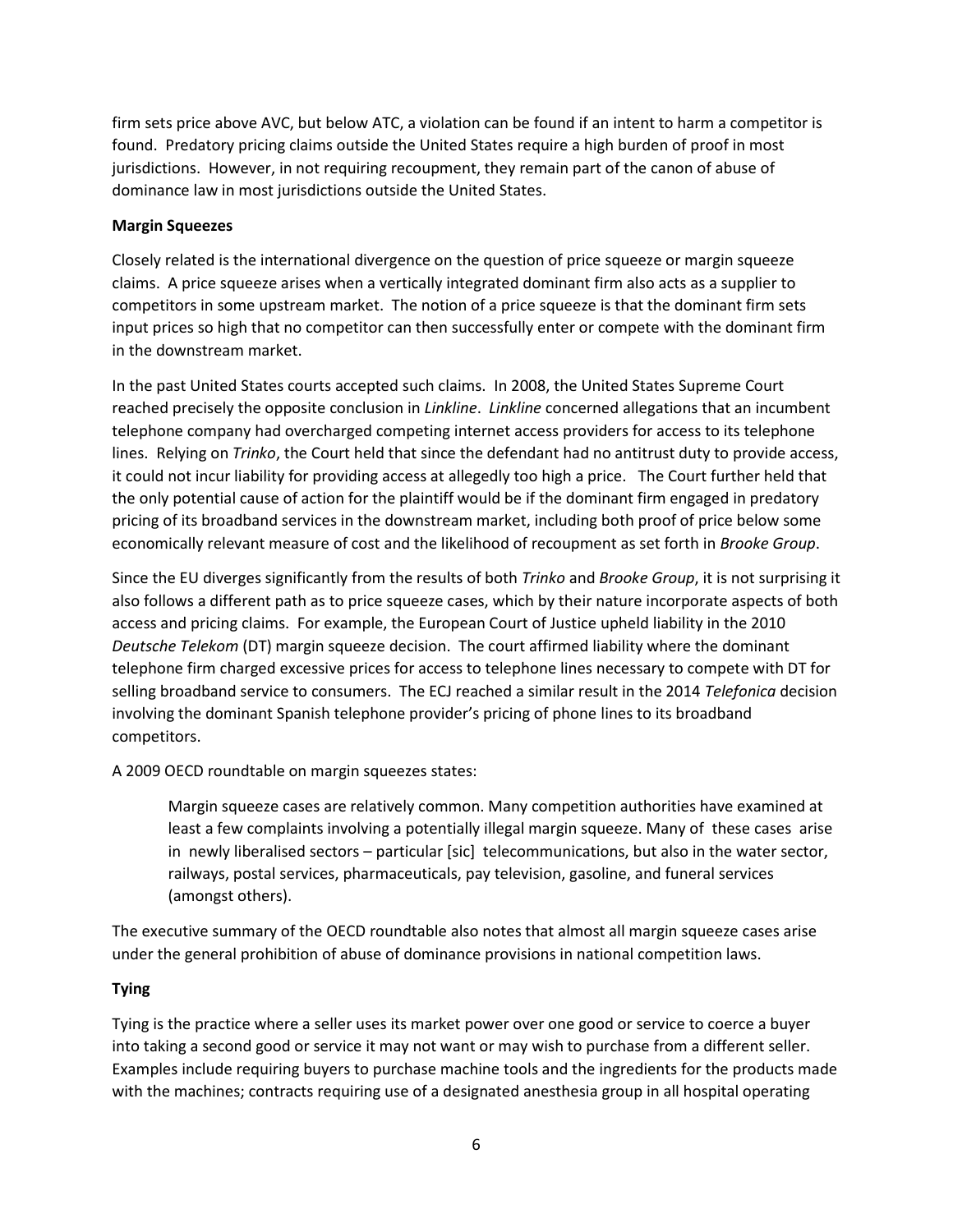rooms; forcing buyers to purchase both spare parts and service from the manufacturer of the copying equipment, and rather than from independent service provider.

 In *Jefferson Parish*, the United States Supreme Court set forth a quasi per se rule for tying under the Sherman and Clayton Act. This per se standard for tying requires proof of four elements: (1) that the tying and tied items entail separate products or services in the sense that there is separate demand for each of them without the other; (2) that the availability of the tying item has been conditioned upon purchase, rental, or license of the tied item; (3) that the party imposing the tie has sufficient market power for the tying item to "appreciably restrain free competition" in the tied market; and (4) that a "not insubstantial amount of commerce" in the tied item is affected by the tying arrangement.

While *Jefferson Parrish* was unanimous in its result that the plaintiff that failed to prove the market power requirement over the tying product, the decision also included a concurrence by Justice O'Connor joined by three other judges. The O'Connor concurrence argued for the adoption of the full rule of reason test for all tying claims and argued that complementary products should not be viewed as a tie of separate products even if there was some demand for different sources of the complementary good or services.

The D.C. Circuit in the 2001 *Microsoft* decision believed that a full rule of reason test should apply to claims of technological tying and sought to distinguish this result from the more general quasi per se rule set forth by the United States Supreme Court in *Jefferson Parish*. Additional lower courts have from time to time applied a rule of reason analysis on various rationales, rather than apply the prevailing quasi per se test from *Jefferson Parish*.

The EU approaches these issues very differently. Article 101(d) specifically states that an agreement unlawfully can restrict competition where it "makes the conclusion of contracts subject to acceptance by the parties of supplementary obligations which… have no connection with the subject of such contract." Article 102 (d) also states that an unlawful abuse of dominance can include: "making the conclusion of contracts subject to acceptance by the parties of supplementary obligations which…have no connection with the subject of such contract." As a result, tying agreements can be both an abuse of dominance and an illegal agreement under EU law. In the EU and other jurisdictions, tying was a basis for liability in a number of digital platform cases.

A 2009 ICN survey on tying practices around the world indicates a high degree of diversity as to the requirements of tying offenses with many jurisdictions within the EU and elsewhere actively enforcing such provisions. For example, the German Bundeskartellampt indicated that it is not necessary for tying conduct to cause direct consumer harm. It is sufficient that "the conduct is detrimental to competition and to effective market structure and this harms consumers indirectly."

### **Essential Facilities and Refusals to Deal**

One of the most striking illustrations of the retreat of the United States from a traditional theory of monopolization comes in the area of the essential facilities doctrine and other forms of unilateral refusals to deal. From the earliest days of U.S. antitrust law, the courts have imposed liability under both Section 1 and Section 2 of the Sherman Act on a firm or firms controlling an essential facility, often in form of infrastructure such as bridges, electrical grids, joint newsgathering operations, and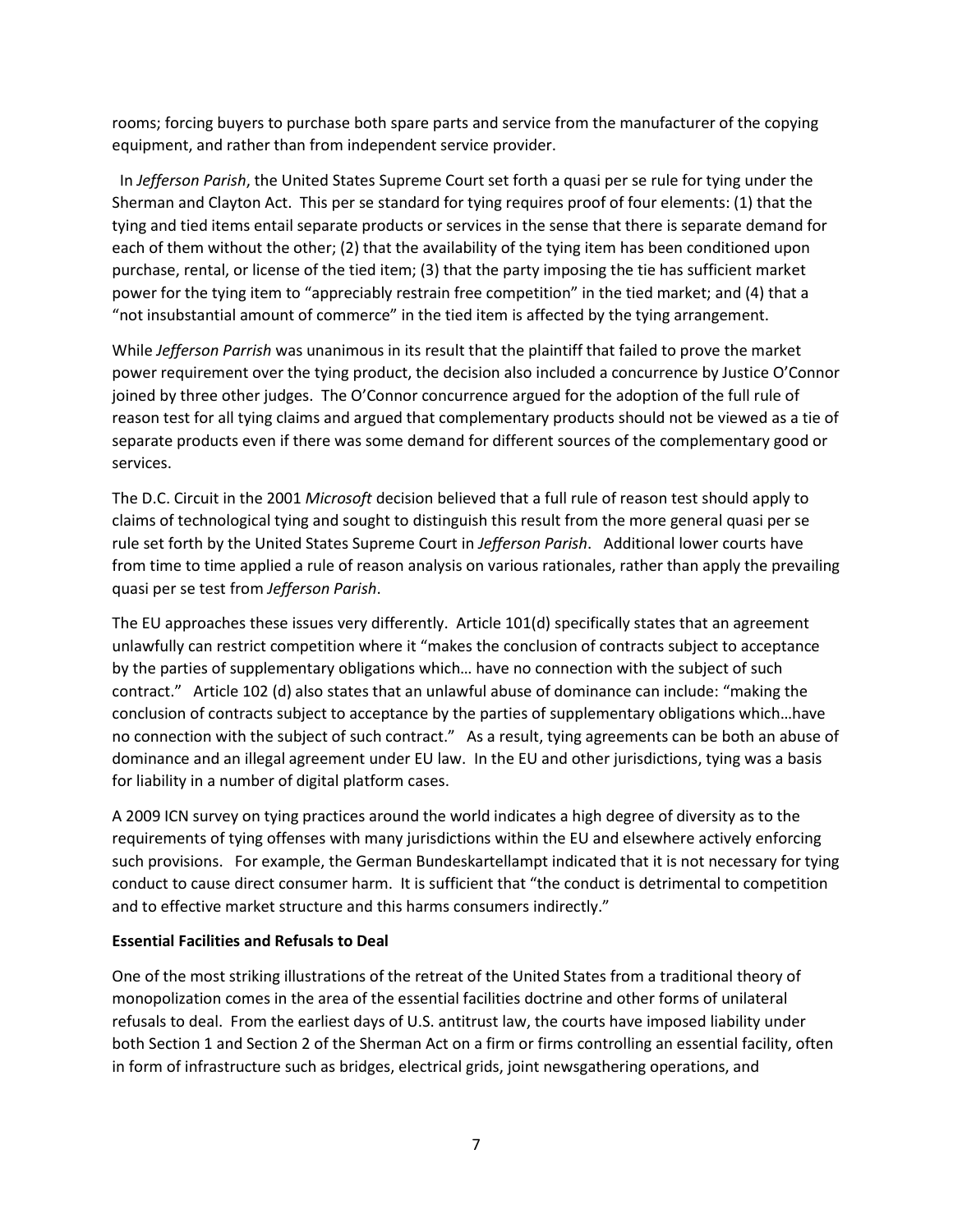occasionally intellectual property, where the owner/operator refused access to a competitor and the other elements of an antitrust violation were present.

Although the United States Supreme Court has never specifically endorsed liability under this rubric, the 7 th Circuit in *MCI,* and other lower courts, have often used the "essential facilities doctrine" to impose liability for monopolization upon proof of:

- 1) Control by a monopolist of an essential facility or resource serving the monopolist's market;
- 2) A competitor's inability practically or reasonably to duplicate the essential facility;
- 3) The unjustified denial of the use of the facility to a competitor; and
- 4) The feasibility of providing access to the facility.

Liability on this theory is difficult to establish factually and numerous cases failed because either the defendant lacked market power, the facility controlled by the monopolist was not "essential" in any normal sense of the term, or the excluded competitor could reasonably create or duplicate the facility in question. In addition, liability was sometimes imposed on a general refusal to deal or general monopolization theory blurring the lines of the acceptability of the essential facilities doctrine as a separate theory of liability.

The Supreme Court in *Trinko* limited the essential facilities doctrine in the context of regulated industries and contained dicta questioning its overall viability. As commentators described the decision: "The case primarily concerned the issue of whether it was an act of monopolization for a regulated telephone company to fail to comply with special network sharing obligations imposed on it by the Federal Telecommunications Act." The Court held that the alleged violations of regulatory duties by themselves did not further provide a cause of action under Section 2 of the Sherman Act. The Court found no additional support for the complaint in the plaintiff's alternative theory based on the essential facilities theory.

The court stated that it had never recognized such a doctrine and found no need in *Trinko* itself to either recognize or repudiate it. But assuming the doctrine applied, the Court stated in dicta that the claim would fail on the question of denied access. The Court stated:

It suffices to present purposes to note that the indispensable requirement for invoking the doctrine is the unavailability of access to the "essential facilities"; where access exists, the doctrine serves no purpose. Thus, it is said that "essential facility claims should …be denied where a state or federal agency has effective power to compel sharing and to regulate its scope and terms."

Current U.S. law makes the pursuit of cases based on the refusal to license intellectual property rights even more unlikely. While one prominent case has imposed liability for refusal to license certain IP rights, even that court held that a monopolist's "desire to exclude others from its [protected] work is a presumptively valid business justification." Other decisions have come closer to a rule of per se legality.

The treatment of refusals to deal for both physical infrastructure and intellectual property is very different in the European Union, its member states, and other numerous jurisdictions which have considered similar situations of a dominant firm controlling a resource necessary for competition in its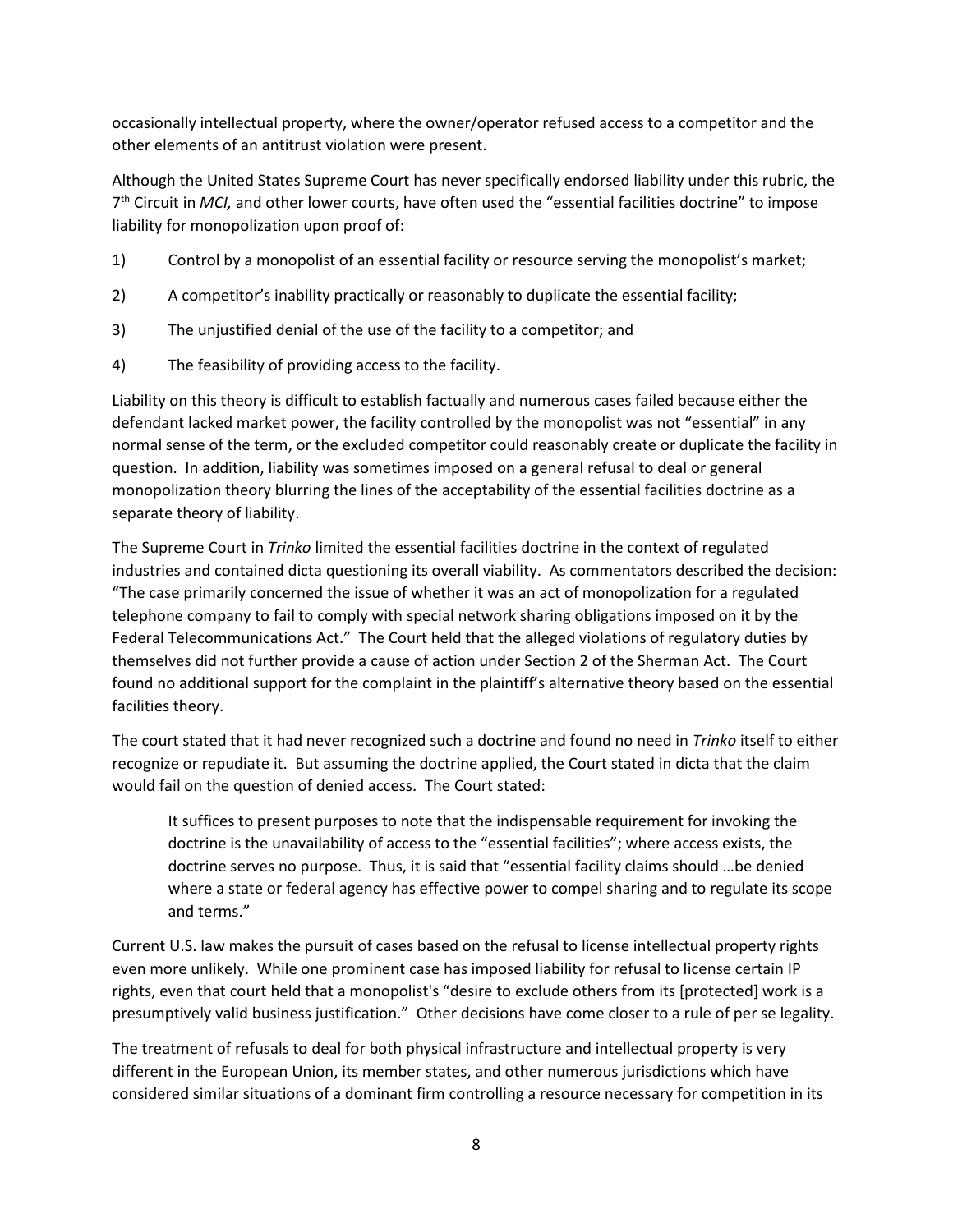own market or an adjacent one. Early in the jurisprudence of the ECJ, the Court held that the refusal by a dominant firm to supply raw ingredients to a competitor that prevented competition in the downstream market for the finished compound was an abuse of dominance. Failure to grant access to infrastructure such as ports, rail lines, and electrical grids have been condemned in terms strikingly similar to the U.S. essential facilities doctrine. As in the United States, liability was rejected where the facility or resource controlled by the dominant firm was not truly essential or where the resource practically could be duplicated by the competitor. Many of the national competition authorities of the EU member states and elsewhere have applied these principles to require access by competitors or new entrants to more local essential infrastructure such as transportation and burial grounds.

The EU has extended this doctrine to require access to intellectual property as well as physical resources. In *Magill*, the ECJ required Irish television stations to license their individual copyrighted program schedules to a new competitor seeking to aggregate the listings to create a multichannel viewer's guide. In *IMS*, this right of access was extended to require licensing of a copyrighted data structure to a competitor in order to directly compete with the dominant firm in the sale of health care information to pharmaceutical companies. In *Microsoft*, the General Court applied perhaps the most expansive version of the EU essential facilities doctrine to require the respondent to license interoperability information for its server operating system to competitors. A similarly expansive view was present in an English Court of Appeals decision that the failure to license certain patents could constitute an unlawful abuse of dominance under Article 102.

Other jurisdictions have adopted some version of the essential facilities doctrine for both physical resources as well as intellectual property rights. Within the EU, the UK, Germany, Czech Republic, Austria, Cyrus, Estonia, Greece, Italy, Luxembourg, and Lithuania have all applied versions of the doctrine to impose liability and/or require access or interconnection. Elsewhere, countries as diverse as Argentina, Australia, Brazil, Canada, Chile, Israel, Japan, Guatemala, Mexico, New Zealand, the People's Republic of China, Peru, Turkey, Russia, South Africa have used statutes, regulations, case law, and guidelines to penalize unilateral refusals to deal and require access and interconnection. For example, Pakistan explicitly referred to the U.S. essential facilities doctrine in requiring access to a stock exchange.

The *Microsoft* browser litigation also produced decisions outside the US and the EU requiring the granting of access to intellectual property rights. In Korea, the Korean Fair Trade Commission imposed a fine and 1) ordered Microsoft to sell in Korea a version of its Windows operating system that includes neither Windows Media Player nor Windows Messenger functionality, 2) required that Microsoft facilitate consumer downloads of third party media player and messenger products selected by the Commission, and 3) prohibited Microsoft from selling in Korea a version of its server software that includes Windows Media Services. In a case involving Qualcomm, China has required licensing of intellectual property rights and changes in royalty amounts in both merger and conduct cases. It is also worth noting that Article 40 of the TRIPs agreement of the World Trade Organization expressly permits the licensing of intellectual property rights as a remedy for violations of competition law.

#### **Market Studies**

Competition law in many jurisdictions also includes provisions for more general market studies in addition to specific enforcement actions. As noted by the OECD: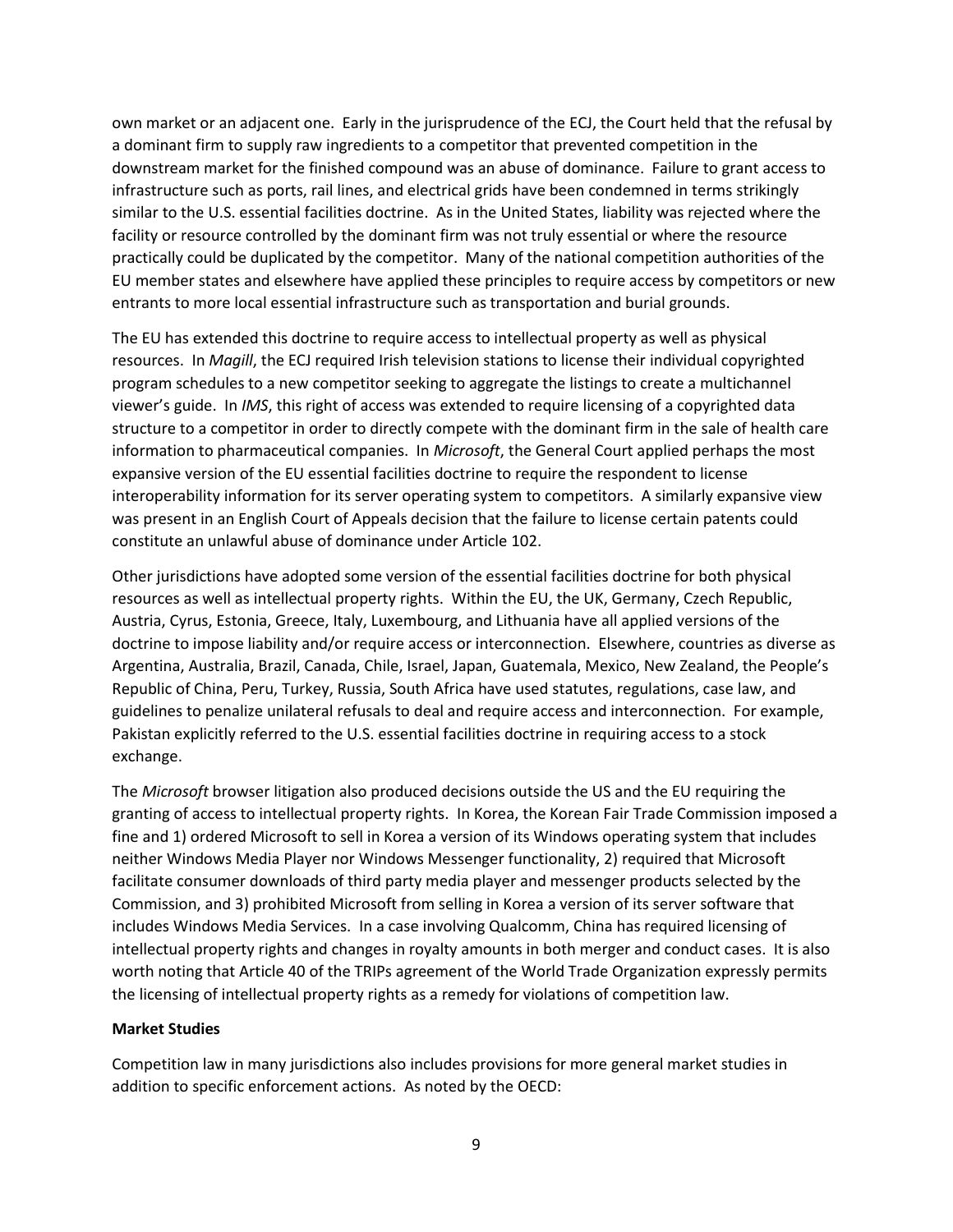Market studies assess whether competition in a market is working efficiently, and identify measures to address any issues that are identified. These measures can include recommendations such as proposals for regulatory reform or improving information dissemination amongst consumers. They can also include the opening of antitrust investigations.

These analyses are used to identify restraints to competitions which are not limited to outright violations of existing competition laws and are used for competition advocacy, pre-enforcement information gathering, ex-post assessments, law reform, and the creation of new legal regimes on an industry specific basis.

A 2016 OECD survey indicated that 68% of jurisdictions surveyed had specific powers to undertake such surveys and another 26% relied on more general competition powers to do so. 87% of the respondents reported that recommendations to the government for changes in laws, regulations, or public policies were one of the potential outcomes for such inquiries. In some jurisdictions, the sectoral regulators have such powers, either alone or in conjunction with the competition authority.

On several occasions, the result has been the creation of a sectoral specific code of competition finetuned for industry characteristics and the nature of the competitive issues. One example is the United Kingdom which, after an extensive market investigation of the supermarket industry, created an industry code of conduct with specific rules for supplier-supermarket relations, a dispute resolution procedure, and an ombudsman. Similarly, Australia has specific industry codes for competition for franchising, horticulture, groceries, wheat, and oil. Australia also has a separate statutory provision permitting the creation of access provisions to designated infrastructure.

In contrast, the United States competition agencies have more limited powers and appetite to conduct such studies and no current ability to consider whether an industry specific code would be an appropriate response. The Justice Department has no statutory powers to require the production of business information outside of a specific enforcement action. This is extremely rare. In the 2016 OECD survey of sixty competition authorities, only the U.S. Justice Department and Hong Kong lacked the power to request such information.

The Federal Trade Commission has some of these powers, but normally chooses to use them in a more limited fashion. Section 6(b) of the FTC Act provides that the Commission may:

gather and compile information concerning, and to investigate from time to time the organization, business, conduct, practices, and management of any person, partnership, or corporation engaged in or whose business affects commerce, [exempting certain industries]…. and its relation to other persons, partnerships, and corporations.

Section 46 can used to conduct broader market studies of concentrated or uncompetitive industries although the FTC only occasionally has done so. Since 2006, the FTC has used Section 46 more in the consumer protection area to produce thoughtful reports to analyze such issues as: E-cigarettes, cigarette and smokeless tobacco data collection; merger divestiture remedies, food and beverage marketing to children; homeowners insurance, automobile insurance, alcoholic beverage advertising; patent assertion entities; generic drugs; consumer fraud; and data sharing practices among corporate affiliates.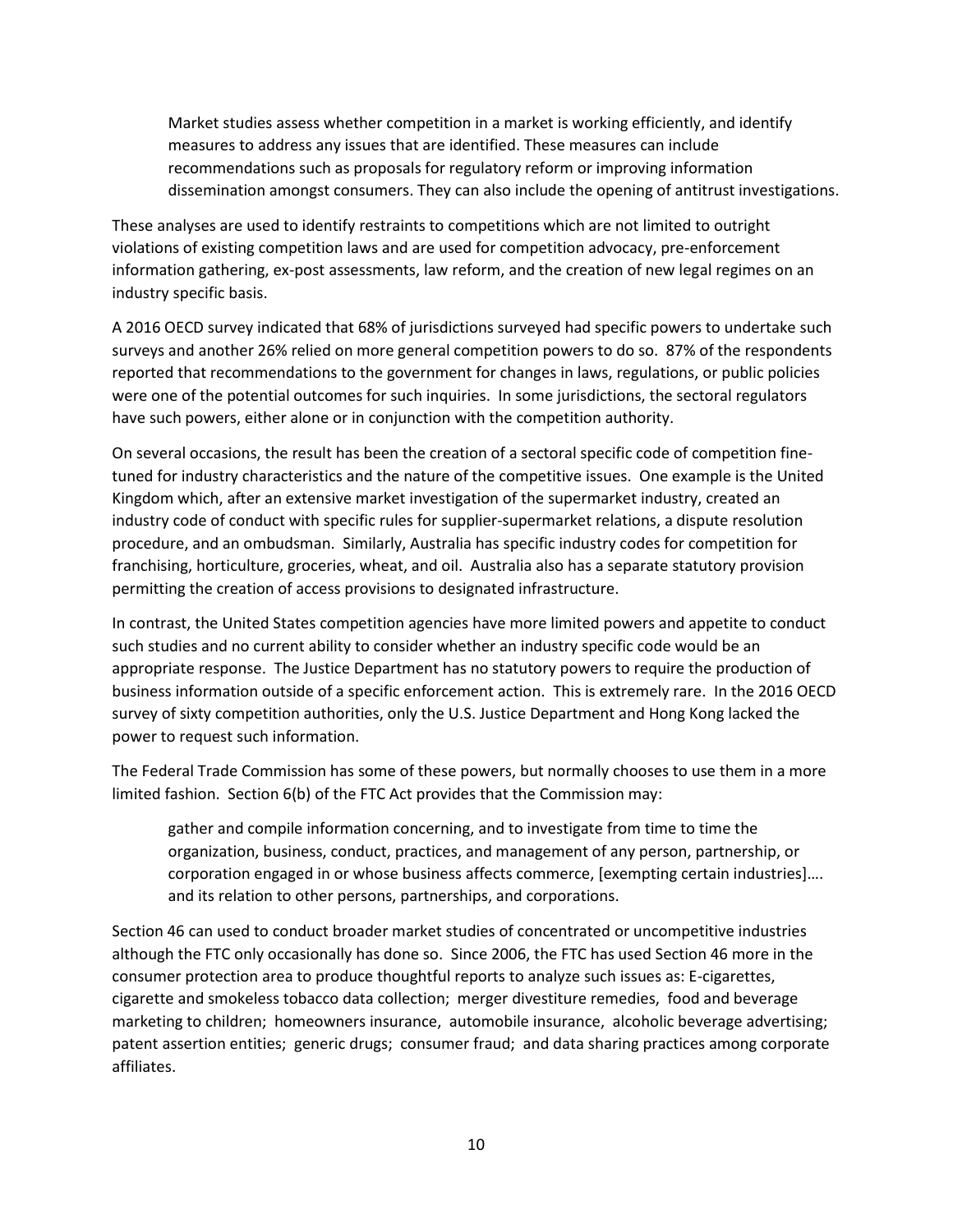This list includes numerous important consumer protection matters and certain competition issues that cut across industry lines (patent trolls and merger remedies) but only one recent specific competition related study of a particular industry (generic drugs). This valuable study included proposals for legislative reform for vexing problems with the gaming of the system for the introduction and approval of generic drugs. Recently, FTC Chair Simons acknowledged the Commission's plan to use its authority under Section 6(b) of the FTC Act to examine the data practices of large technology companies.

In addition, it is important to specifically authorize the Antitrust Division of the Department of Justice to have similar powers. Currently, the two enforcement agencies informally split up the industries they investigate and litigate against. As a result, each agency has deep expertise over different segments of the economy. It would be wasteful for the FTC to be forced to develop expertise in industries it does not currently study or investigate on a day to day basis. Similarly, it would be suboptimal for the FTC to only undertake market studies in half of the economy because of an informal historic allocation of jurisdiction and expertise with the Antitrust Division. This issue does not arise outside of the United States where typically one competition enforcement agency exists at the national level.

### **Remedies**

The United States has an almost unique systems of competition remedies with its heavy reliance on criminal cartel enforcement, government merger enforcement, and private treble damage litigation. In the United States, fines are only available in criminal antitrust cases, which are limited to per se violations of Section 1 of the Sherman Act such as price fixing and bid rigging. As a practical matter, this means that neither the enforcement agencies nor the courts can impose a fine in connection with a successful civil Section 2 or Section 5 FTC proceeding.

Most other jurisdictions rely instead on civil or administrative fines or penalties to enforce against hard core cartel and related behaviors in addition to injunctive remedies. The EU competition regulations allows for fines up to 10% of the worldwide annual turnover of the undertakings found liable. This is combined with a rebuttable presumption that parent corporations are responsible for the violations of their subsidiaries. The result are fines that often exceed those in the United States and have included fines as high as 4.34 billion euros in the pending Google proceeding. Fines in excess of one billion euros have been imposed in connection with violations of Article 102 by Intel, Microsoft, and Google on more than one occasion.

This is the accepted type of remedy for most competition agencies throughout the world. Civil or administrative fines typically are available up to a statutory maximum or a percentage of the annual turnover of the respondent (often ten percent).

Neither the Antitrust Division nor the FTC can seek fines in civil antitrust matters. In civil section 2 and section 5 cases, the agencies are limited to civil injunctive relief, which can include under certain limited circumstances restitution or disgorgement of unlawful overcharges. Such creative injunctive remedies are helpful to consumers, but these are the exception and these powers currently are under challenge in the courts.

Private plaintiffs can recover treble damages plus attorneys fees and costs for injury to their business or property by reasons of an antitrust violation, but such proceedings are relatively rare in Section 2 litigation. There were over 200 hundred individual or class action cases in the wake of the *Microsoft*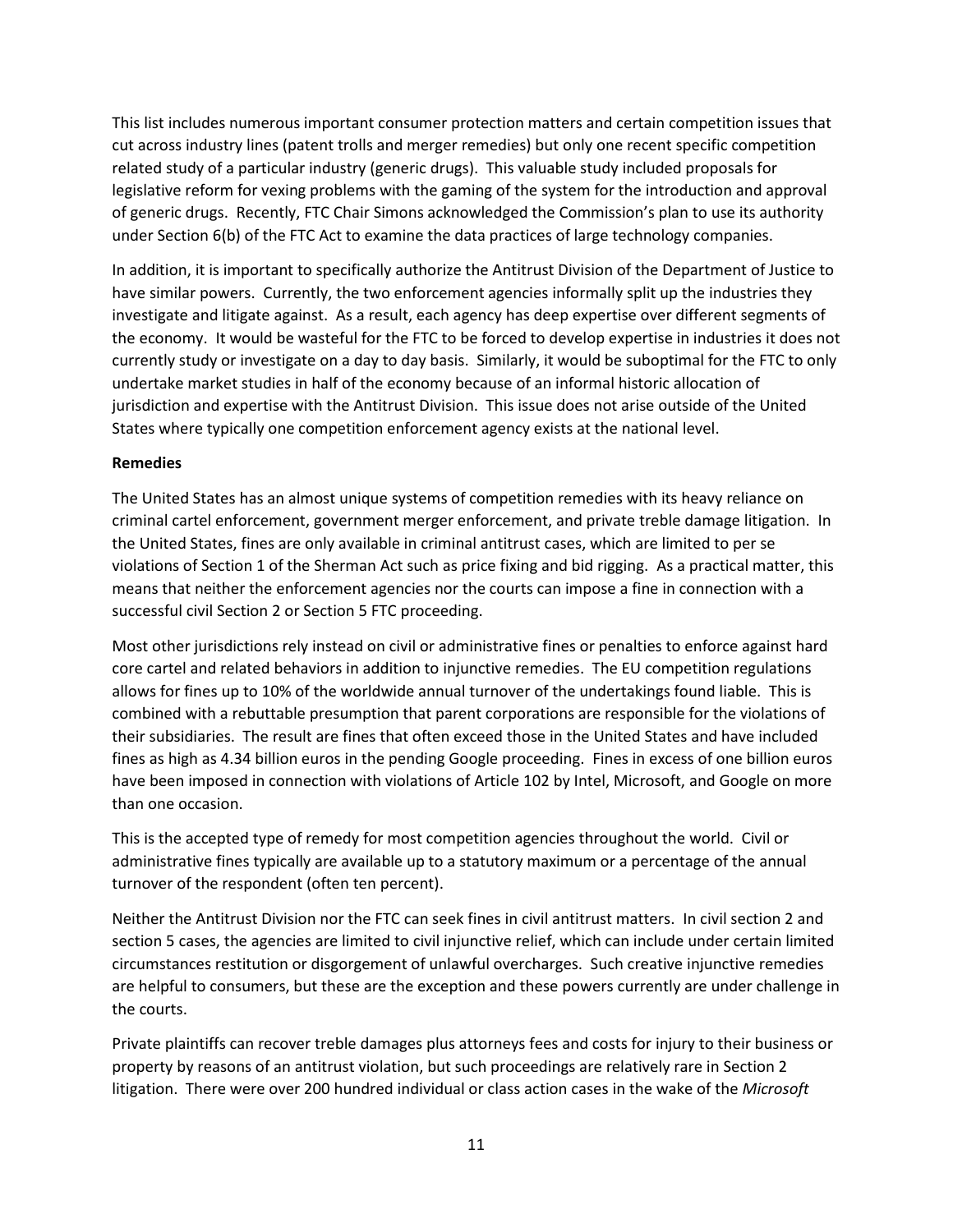decision; all of which were settled or in some cases dismissed. While these settlements were collectively in the billions of dollars, this is an unusual situation and unlikely to be replicated, unless and until, the government prevails in a subsequent Section 2 case on a scale of the *Microsoft* litigation.

The Antitrust Division has another rarely used remedy. Section 4A of the Clayton Act allows the government to sue for treble damages for any overcharges the federal government paid as the buyer of products or services as a result of an antitrust violation. Despite the enormous size of government purchases and the obvious benefits of treble damages to taxpayers, this remedy has been used only sporadically over the years. More recently, the head of the Antitrust Division has stated that he intends to use such suits on a more regular basis, although only limited enforcement of this provision has taken place to date and none in a Section 2 context.

Fines and damages remedies by themselves are not an adequate remedy in a single firm monopolization or abuse of dominance case, but the global consensus again strongly suggests that the United States is the outlier. Such remedies should be available in addition to the divestiture and behavioral injunctive relief that condemn past violations, prevent future violations, and hopefully restore competition in the relevant markets.

### **Conclusions and Recommendations**

In many ways, we have the worst of all possible worlds. The basic U.S. statutory framework for dealing with monopoly power has not been updated since the 19<sup>th</sup> century. The courts have restrictively interpreted existing law. The enforcement agencies have unilaterally abandoned certain of the theories that Congress has provided and only occasionally brought cases involving the more limited theories they approve of. More often they not, the enforcement agencies side with defendants when private plaintiffs seek to enforce Section 2 of the Sherman Act and related theories.

As a result, the cupboard is bare of legal theories, institutional structures, and remedies that are a routine and vital part of competition law outside the United States. We need to carefully study and learn from the international experience, harmonize our law toward the emerging consensus, and restock the full U.S. toolkit and political will to address the important issues of abuse of dominance that the rest of the global competition community is confronting with a superior set of legal tools and institutions.

I recognize that careful drafting will be necessary and much will depend on agency discretion and court interpretation. However, the single most powerful change Congress can adopt is to add the words "or the abuse of a dominant position" to the existing language of Section 2 of the Sherman Act.

As a result of all the factors set forth above, I would offer the following recommendations.

- 1) Add language to Section 2 of the Sherman Act and Section 5 of the FTC Act prohibiting the abuse of a dominant position;
- 2) Add statutory language that well-reasoned decisions outside the United States interpreting the existence of a dominant position or its abuse be given persuasive, but not binding, effect by courts and agencies interpreting this new statutory language;
- 3) Adopt a statutory presumption that a market share of 50% or more constitute a rebuttable presumption of dominance by a seller and that a market share of 25% constitute a rebuttable presumption of dominance by a buyer;